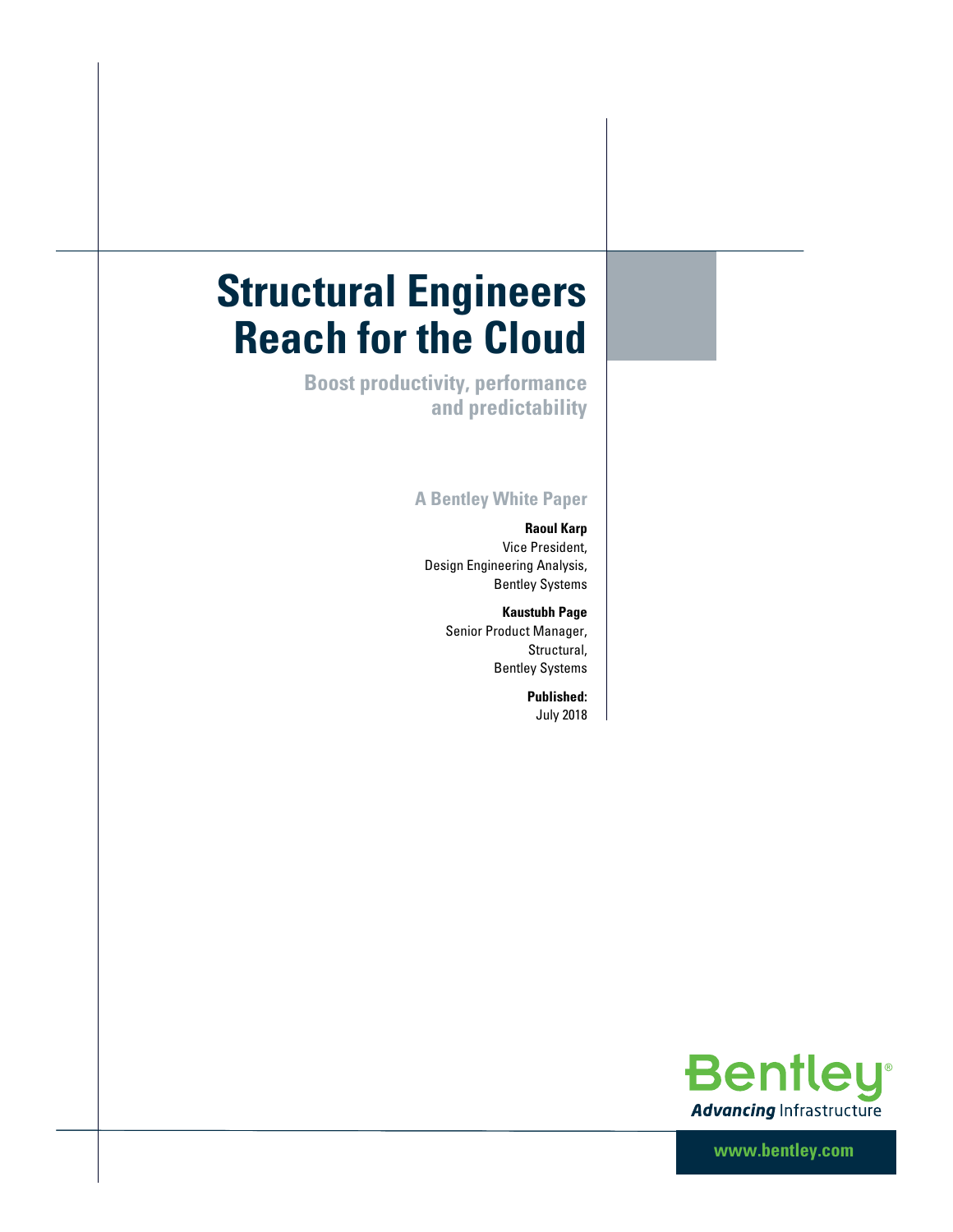## **Introduction**

Engineers have always embraced new technology to improve the performance, safety, and cost of the structures that they put their stamp behind. With the digital revolution, structural engineers were some of the first to utilize mainframe computing to understand complex structural behavior. The personal computing and internet evolution democratized computation and delivered a paradigm shift in how engineers collaborate and communicate. Engineering firms have made radical increases in productivity by adopting digital workflows that encompass all aspects of their technical business, including analysis, design, documentation, and even downstream activities like detailing and fabrication.



It is an exciting new era that structural engineers must embrace if they want to meet the increasing demand for efficient, sustainable, and resilient infrastructure that our society expects.

We now stand at the precipice of the next major advancement in the technology revolution – cloud services. Cloud services promise three fundamental dimensions of value to the engineering profession: virtually endless compute power, improved collaboration, and performance-improving insight through learning from your firm's collective digital experiences. It is an exciting new era that structural engineers must embrace if they want to meet the increasing demand for efficient, sustainable, and resilient infrastructure that our society expects.



*Graphic adapted from "Singularity is Near," Ray Kurzweil, Google*

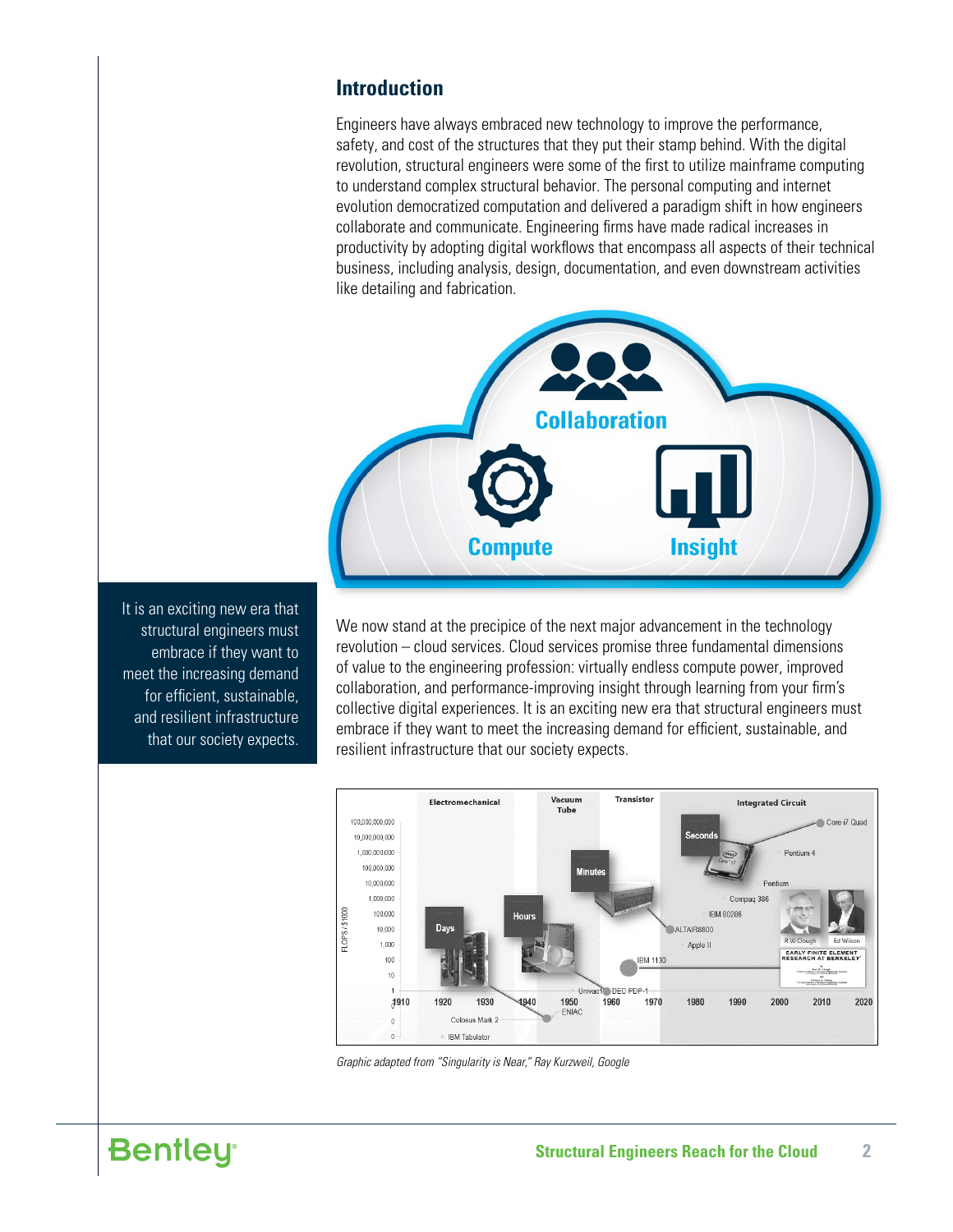# **Plug into the Power**

We have moved from an era of large mainframes—where engineers spent a day entering punch cards and another day waiting to learn if they made a mistake and have to start again—to analyzing skyscrapers on a desktop in half the time. Our structures are getting bigger and more complex while our cities grow more congested, demanding growth onto more challenging geotechnical surfaces. In addition, we must meet increasing environmental hazards and community resilience demands. The need to efficiently design under these conditions, and remain productive and profitable, demands new power not likely achieved through conventional desktop computing.

To put compute demand into perspective, look at this small frame structure and the number of floating point operations required to solve the elastic finite element analysis for a single, static load case.



Fifty years ago, processing this analysis would have taken a day with a huge computing power cost. Now, with multiple cores on a single processor, the same analysis takes seconds.

Consider a more realistic structure with walls, floors, and thousands-to-millions degrees of freedom; nonlinear material requiring continuous recalculation of stiffness matrices; and subject to dynamic seismic or hurricane events in multiple directions. To achieve productive design in these instances, engineers typically make conservative simplifications to their idealization of the structure, soil, material, and loads. Yet, they still require hours of compute time and produce gigabytes of data to be post-processed. To productively perform these kinds of simulations and explore the design space for the most efficient solution, requires a revolutionary leap in compute power. Unfortunately, the doubling of compute power every couple of years, as promised by Moore's law, cannot keep up with the physics of size. This situation has prompted *The Economist* to state that, "The main unit of analysis is no longer the processor, or the number of transistors that can be squeezed on a chip, but the number of servers in a rack or data center size itself."1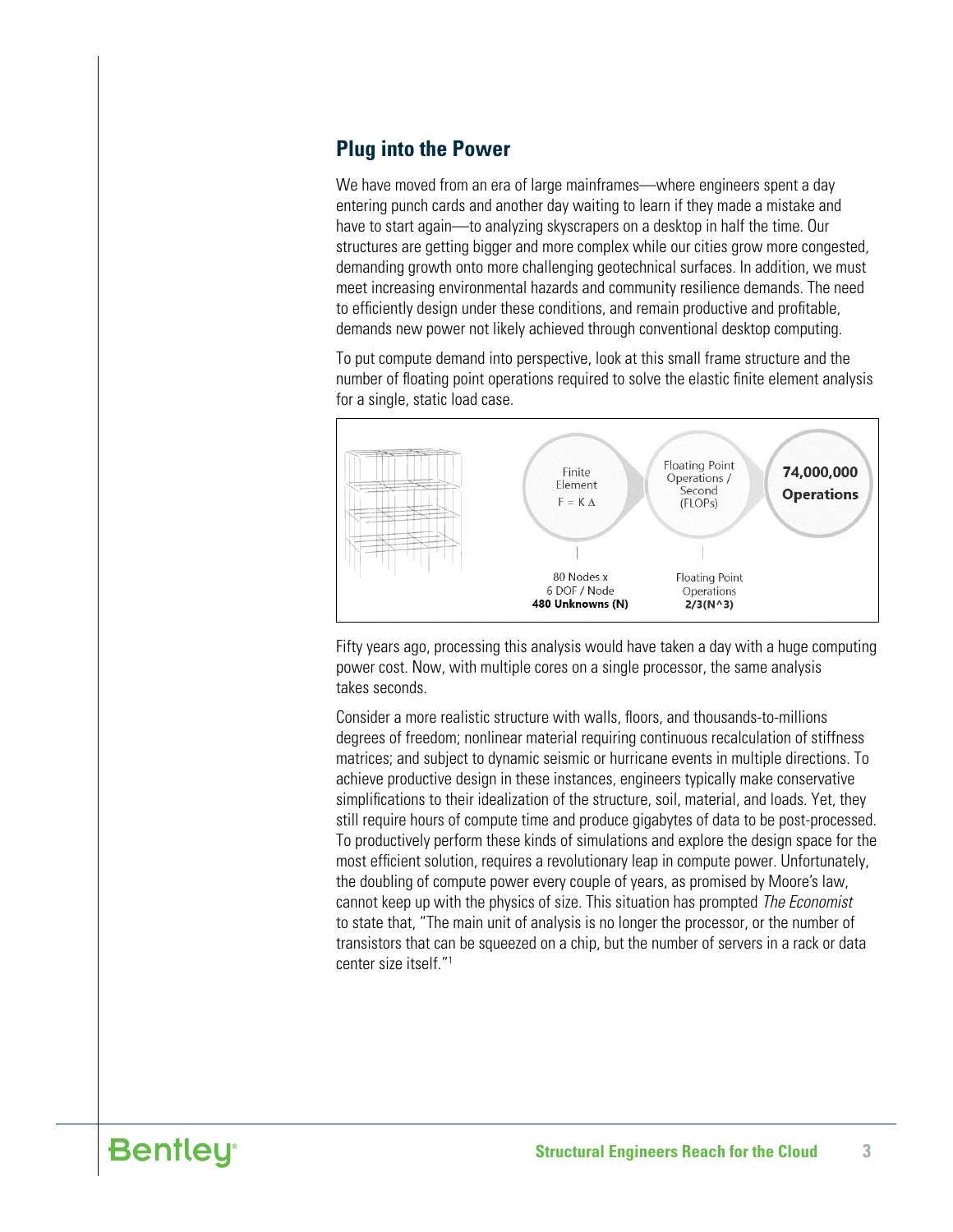Cloud services, including Bentley's Scenario Services that leverages Microsoft's secure Azure platform, enable engineers to perform complex tasks (such as wind turbine analysis for many wind and wave loading conditions) in parallel, reducing what used to be a multi-day process to a few hours. For instance, innovative post-tension slab design software (RAM Concept) uses genetic algorithms to optimize the geometry of tendon layout with cloud services, saving engineers days on a typical flat slab design. Using structural analysis and design software such as STAAD, engineers can analyze their structures in the cloud as well as consider multiple design scenarios in parallel. They can also perform tradeoff analysis between the designs and their performance with all stakeholders through the web visualization interface.



**It Takes a Village**

Design projects involve a multitude of different disciplines, stakeholders, and distributed organizations working together. Every decision made on a project has implications, if not to another discipline than to the project cost, schedule, and risk. If change is a constant of projects, we want to make the most informed decisions relative to project objectives, requiring systems and applications that can help us coordinate, collaborate, and manage that change efficiently. Cloud services are the ideal technology to help deliver these needs. We must synchronize work from various project members, using any number of desktop products from a multitude of software providers. To move from a world of files and documents held in disconnected digital silos to one that is secure, scalable, and reusable, we need to address the three A's in a common service:

#### **Alignment**

Data from disparate products and vendors need to be "aligned" in a single source to produce consistent structure, units, and semantics to enable interoperability and intelligent analytics.

"The main unit of analysis is no longer the processor, or the number of transistors that can be squeezed on a chip, but the number of servers in a rack or data center size itself."1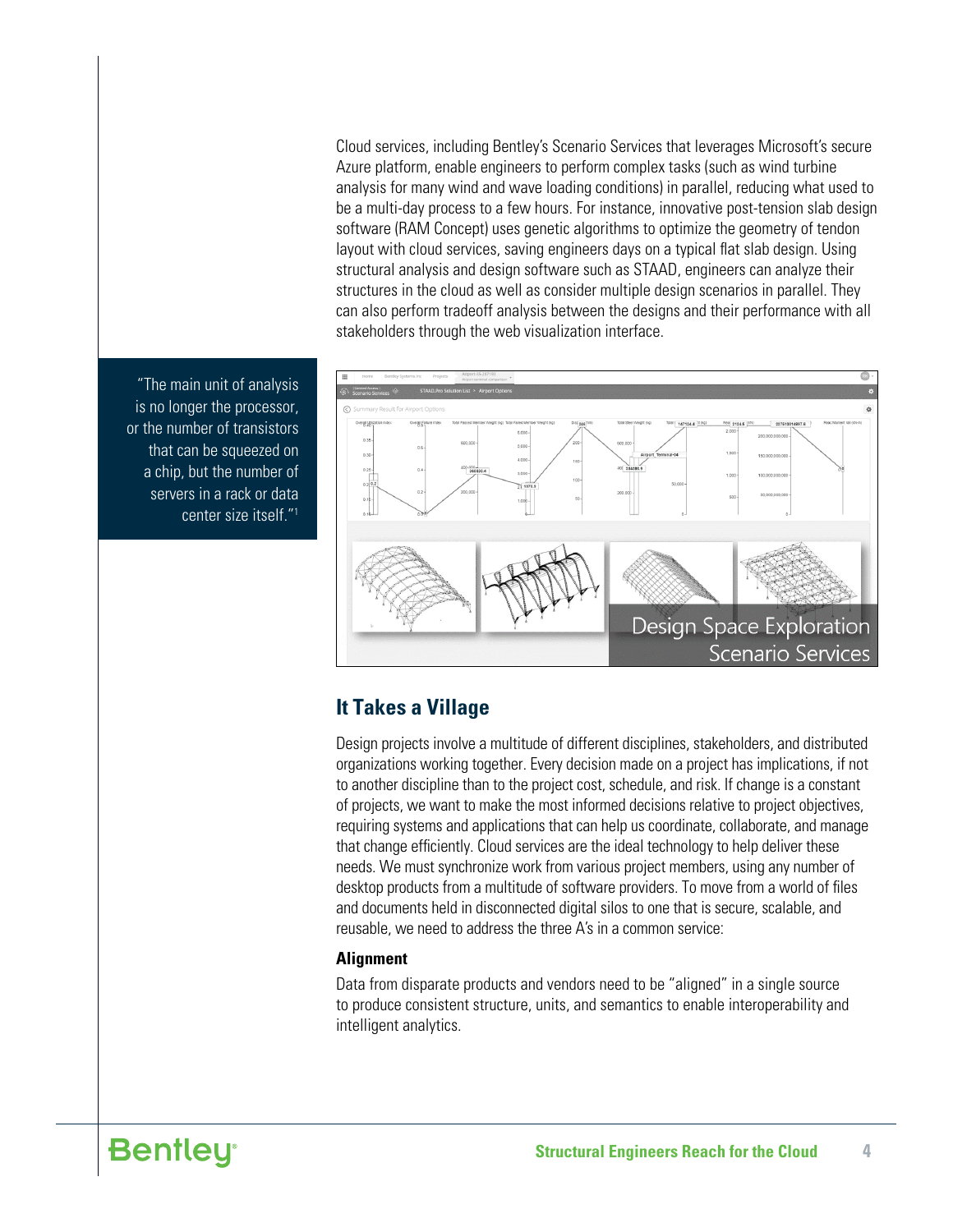#### **Accountability**

Change is constant and needs to be a fundamental construct to ensure that we know who changed what and when. Change must be a first-order concept, not simply an added feature.

#### **Accessibility**

With multiple contributors and stakeholders, a collaborative service must provide a secure way for users to access, add to, and interrogate the information without impacting others working on the same project and data.

Bentley's iModelHub is a cloud technology platform that addresses the three A's. Housed in Microsoft's secure Azure cloud service, iModelHub is built from the ground up with change and scale as fundamental constructs. Authorized project members can use their existing desktop products from multiple vendors and send change sets to the iModelHub, where data is aggregated, aligned, and shared in a web interface. Stakeholders can visually understand changes made from all project contributors.



*Visualize change during project progression using iModelHub and Navigator on the web.*

With data aligned across all source products, engineers can develop analytics to expose the impact of change. Design Insights on iModelHub shows the impact of change on key project performance indicators like relative cost, schedule, and volume. The ramifications of design changes are now understood by all stakeholders when decisions are being made, rather than afterward.

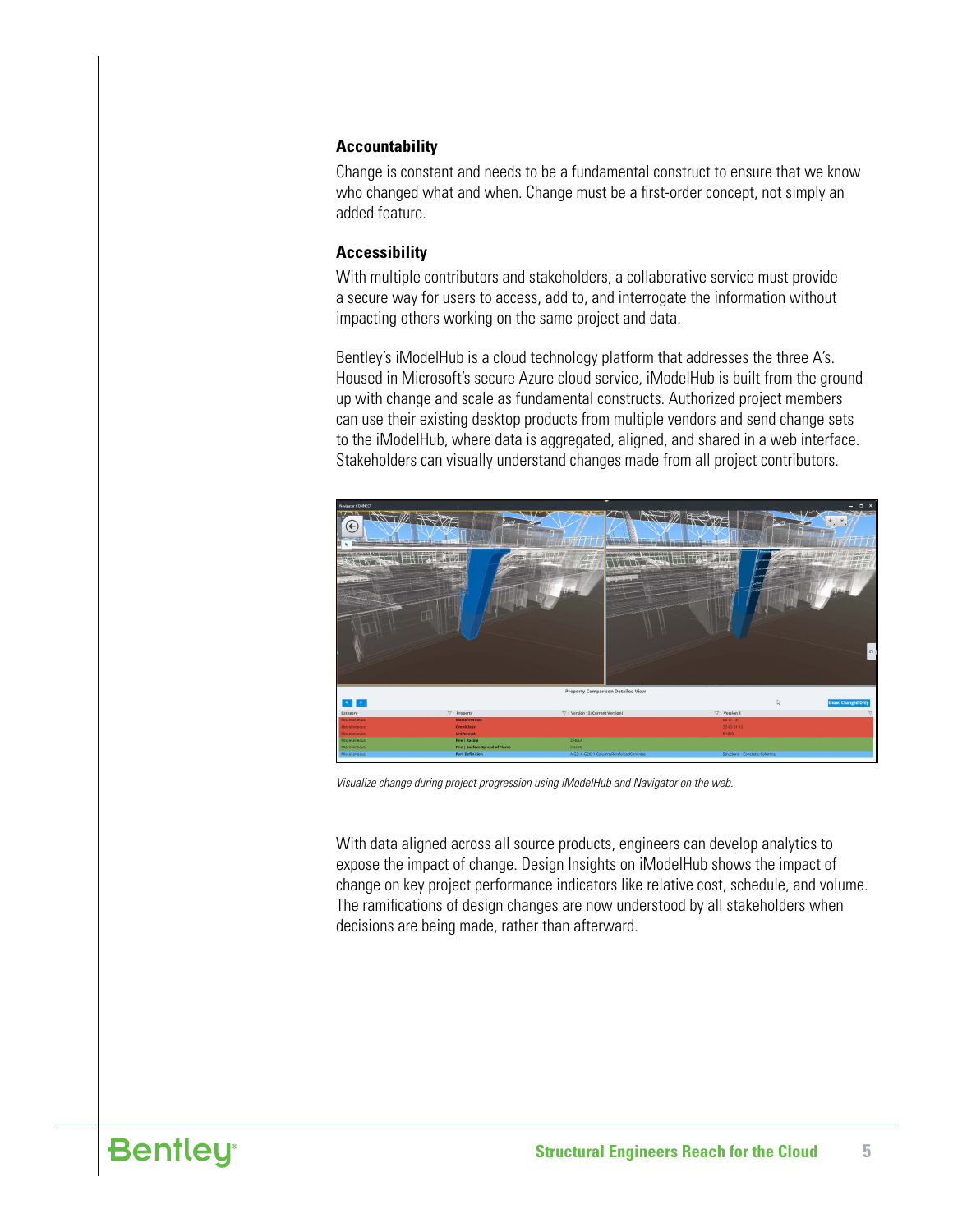

*Design Insights shows the impact of change on key project performance indicators.*

# The world's most valuable resource is no longer oil, but data.<sup>2</sup>

As iModelHub brings accountability and alignment to the data, various cloud services built on top of the platform compare the current state of the project with any past snapshot in time. For example, data gathered from multiple sources can be visualized to highlight the intensity and location of changes between any two phases of the project.



*Heatmap highlights intensity of change between versions of design.*

With data aligned and aggregated in one platform with open analytics, the stakeholders can make better informed decisions for better project outcomes.

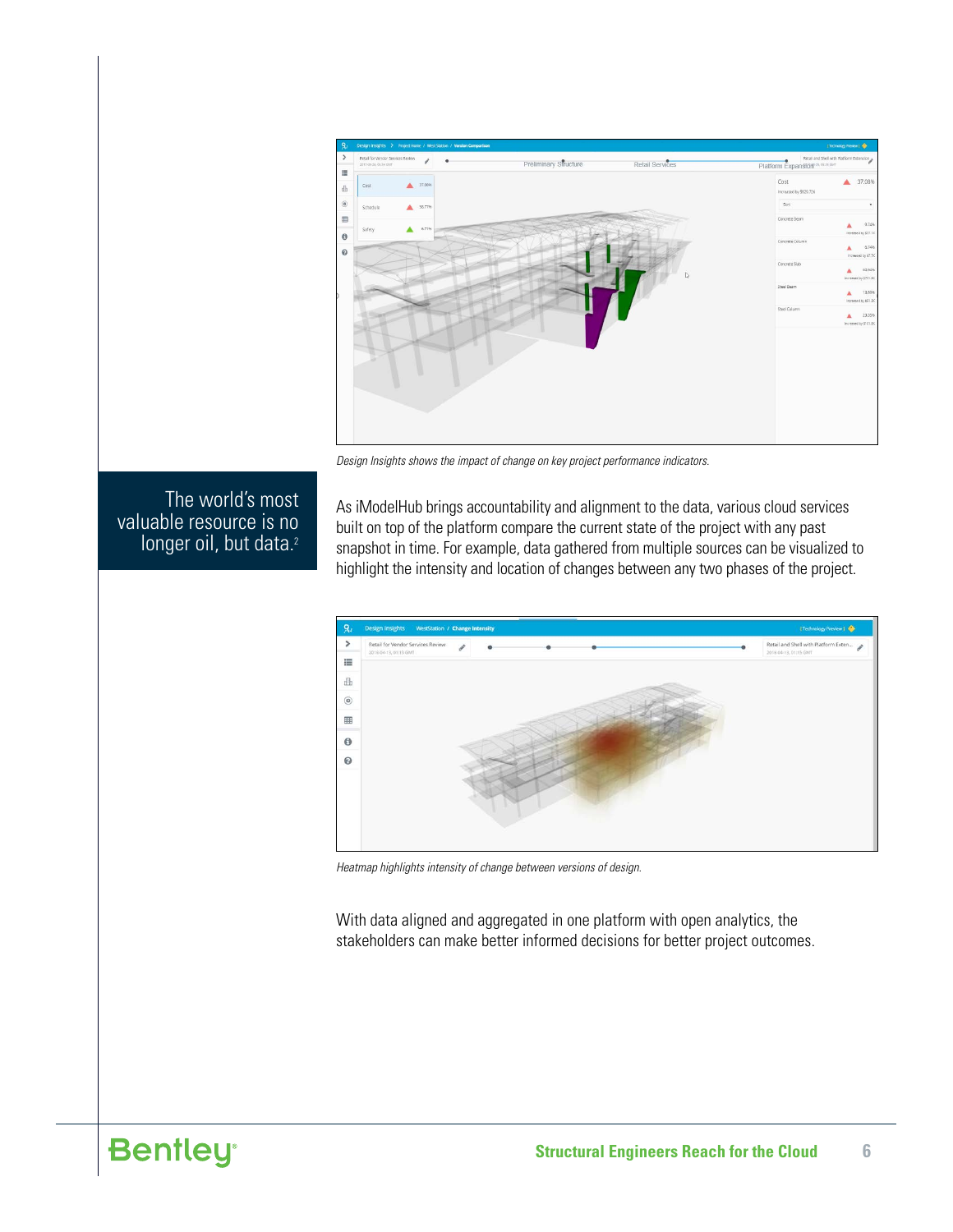# **Take off the Training Wheels**

Seventy-five percent of engineering firms report applying their own performance requirements beyond what the code mandates. How does your firm ensure that lessons learned on every project in your organization are captured and institutionalized, not to be repeated?



*Firms practice many kinds of risk management to avoid common issues with internal design reviews.3*

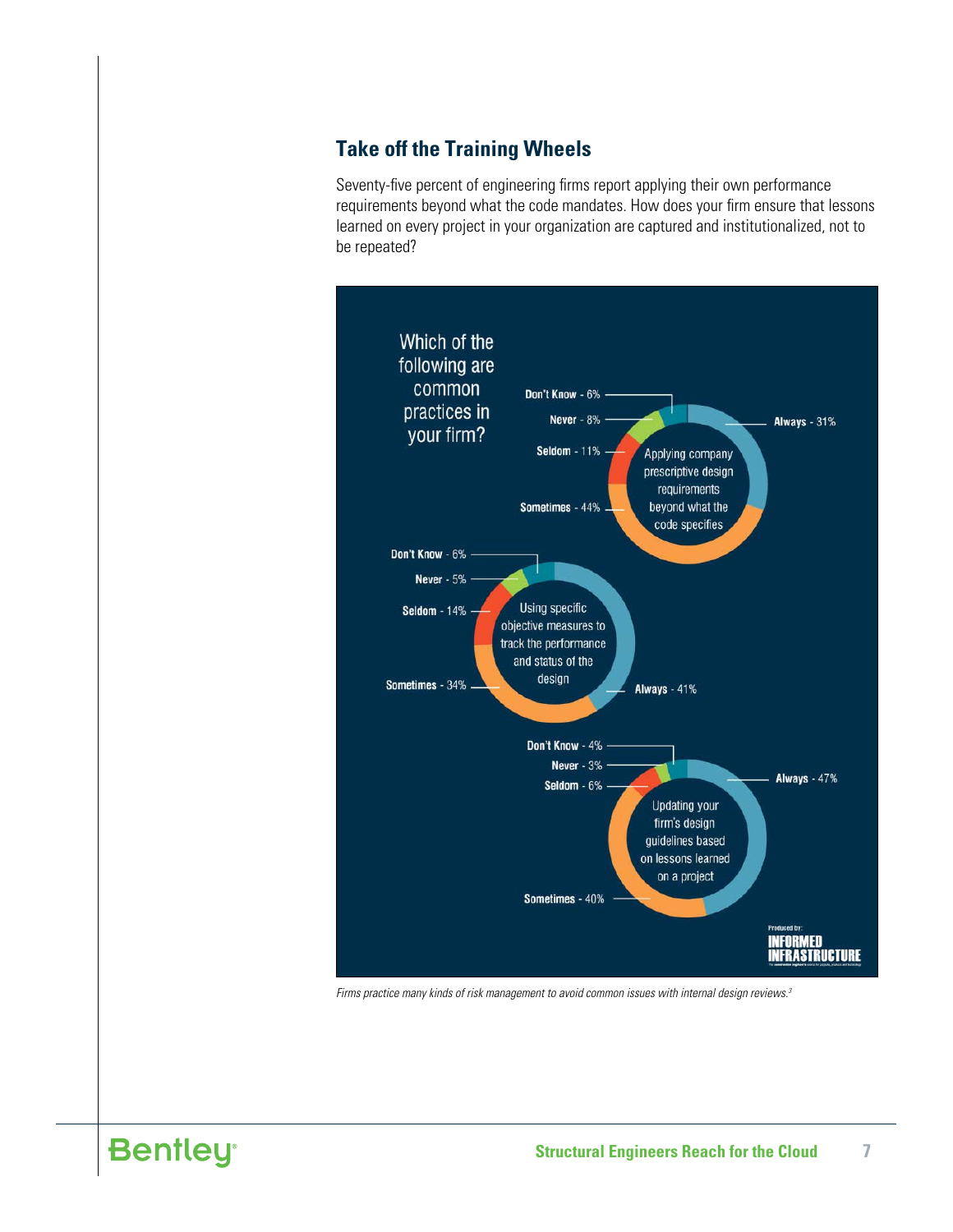In the next decade, the fastest growing segment of the US labor force will be those individuals nearing retirement at 60 years and older. The collective experience of a firm is captured in all the project data, the performed calculations, the completed designs, and the built structures. Gaining insight and using this knowledge to educate and inform engineering decisions is both the challenge and potential of machine learning.

Expert systems can be deployed to try and capture a firm's collective experience. Lessons learned are captured in knowledge management systems, and best practices are developed and enforced through quality assurance and quality control manual review processes.



*According to Informed Infrastructure's survey on risk management, most firms use a formal review of the design drawings and calculations to ensure compliance of corporate design guidelines.4*

Some cloud services, such as Bentley Systems' Analytical Insights, allow firms to automate the process of institutionalizing and enforcing best practice rules. Designers can perform code compliance checks using structural design software and further enhance the design quality by checking their model against best practice guidelines of an engineering firm. The design's constructability, efficiency, and performance are evaluated relative to specified outcomes and priorities using a cloud service. Results of the evaluation help designers identify the most critical areas to improve the design performance, and allow stakeholders instant access to the progress through a cloud service. Managers can review design progress without needing to run a complex desktop finite element solution or reviewing a set of drawings.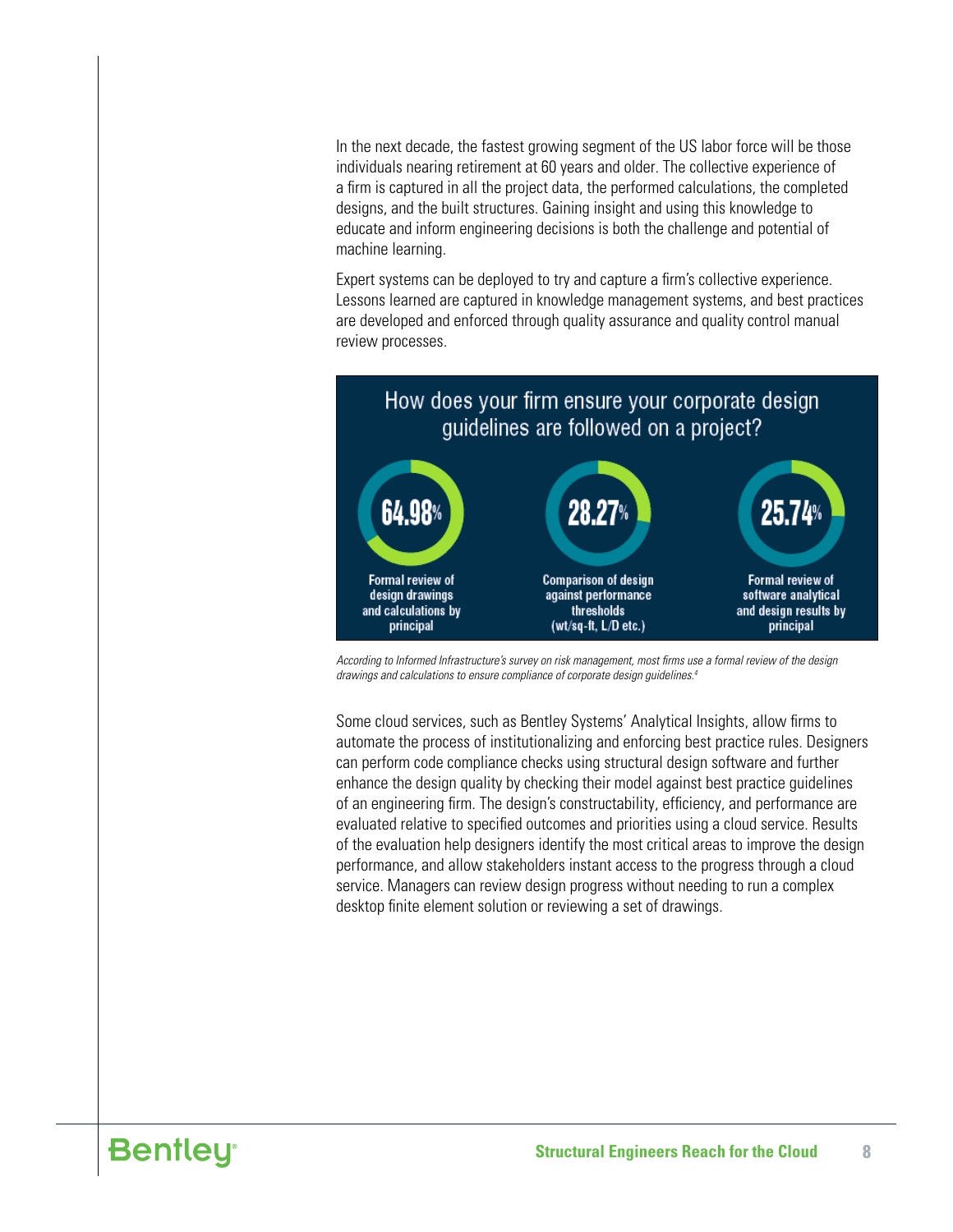

Engineers have a choice: sticking with the status quo and potentially risk obsolescence, or adapting new applications and services...

*Bentley's Analytical Insights highlights areas of potential for improved design performance.*

Expert systems are only as good as the processes used to capture experience, establish standards, and enforce compliance. Each step is a potential weak link in the process. But what if a machine could learn from all the designs, drawings, and project results that your firm previously performed, identifying what characteristics resulted in the most successful projects? That day is here and so is the promise of machine learning and new deep learning software algorithms.

Services like Bentley's Analytical Insights and iModelHub provide that immediate value while allowing firms to develop a portfolio of designs, enabling machine learning in the future.

## **CONCLUSION**

There is tremendous pressure on structural engineers to produce safer, more economic structures in less time and with a tighter budget. Engineers have a choice: sticking with the status quo and potentially risk obsolescence, or adapting new applications and services, like Bentley's RAM Concept for concrete design, SACS Wind Turbine, and STAAD.Pro and RAM Structural System for structural analysis, to better differentiate their services and outcomes. Cloud services offer one important way for firms to achieve these desired results. Cloud services can make a difference to your performance and profitability, whether by optimizing analyses and designs in less time, reducing schedule and risk with a collaborative cloud platform, or taking advantage of new software intelligence to extract important insights.